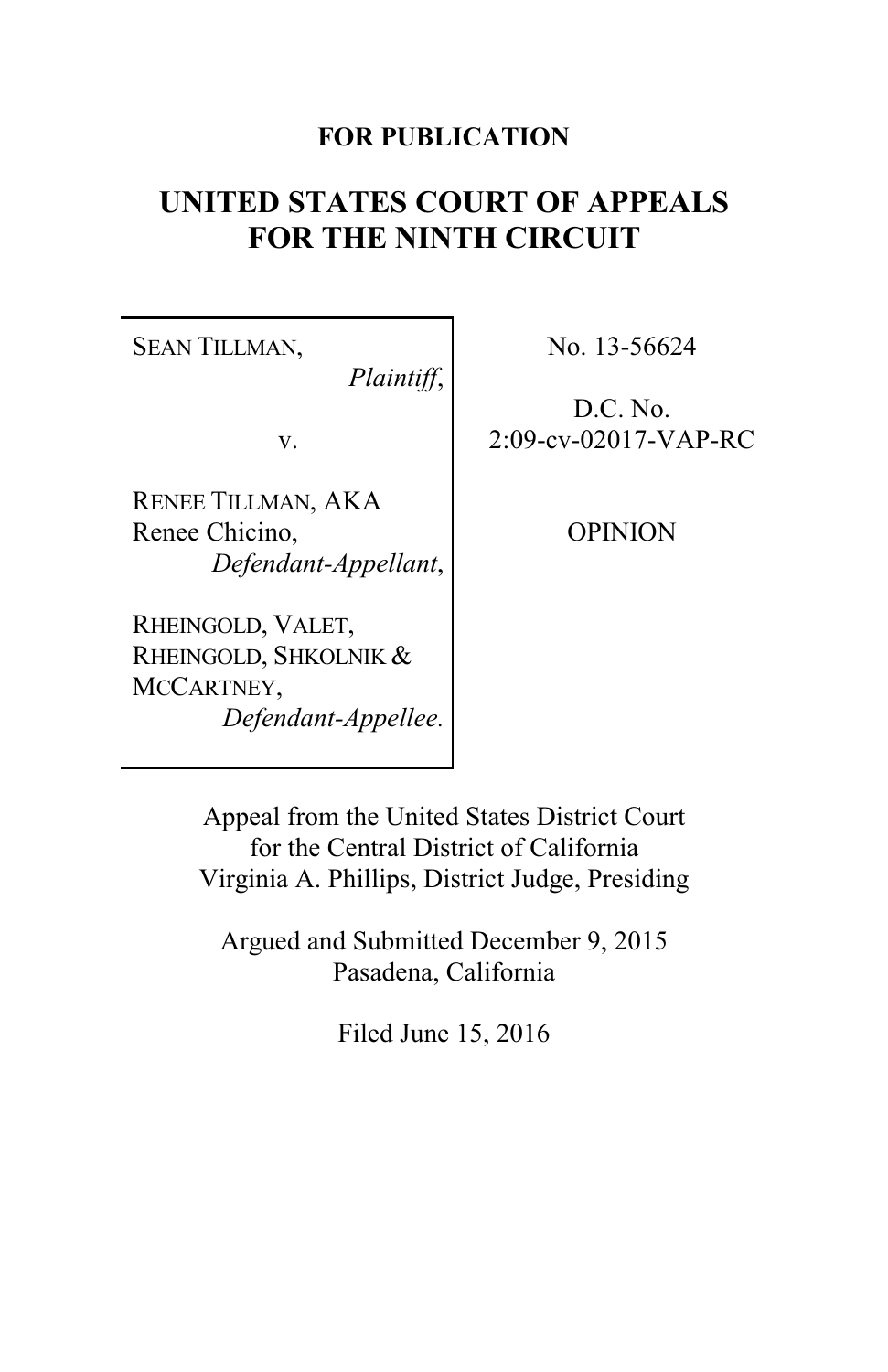Before: Ronald M. Gould and Marsha S. Berzon, Circuit Judges and George Caram Steeh III, **\*** Senior District Judge.

Opinion by Judge Berzon

# **SUMMARY\*\***

### **Arbitration**

The panel reversed the district court's dismissal of a legal malpractice case, where the parties had entered into a valid arbitration agreement but the arbitrator terminated arbitration proceedings without entering judgment because one party ran out of funds to pay for its share of the arbitration, and remanded.

Renee Tillman sued her law firm; the retainer with the firm contained an arbitration clause; arbitration proceeded until Tillman ran out of funds; and the arbitration was then terminated without entry of an award or judgment.

The panel held that the Federal Arbitration Act did not require dismissal where Tillman's case "has been had in accordance with the terms of the [arbitration] agreement," 9 U.S.C. § 3, and the district court appropriately excused

**<sup>\*</sup>** The Honorable George Caram Steeh III, Senior District Judge for the U.S. District Court for the Eastern District of Michigan, sitting by designation.

This summary constitutes no part of the opinion of the court. It has been prepared by court staff for the convenience of the reader.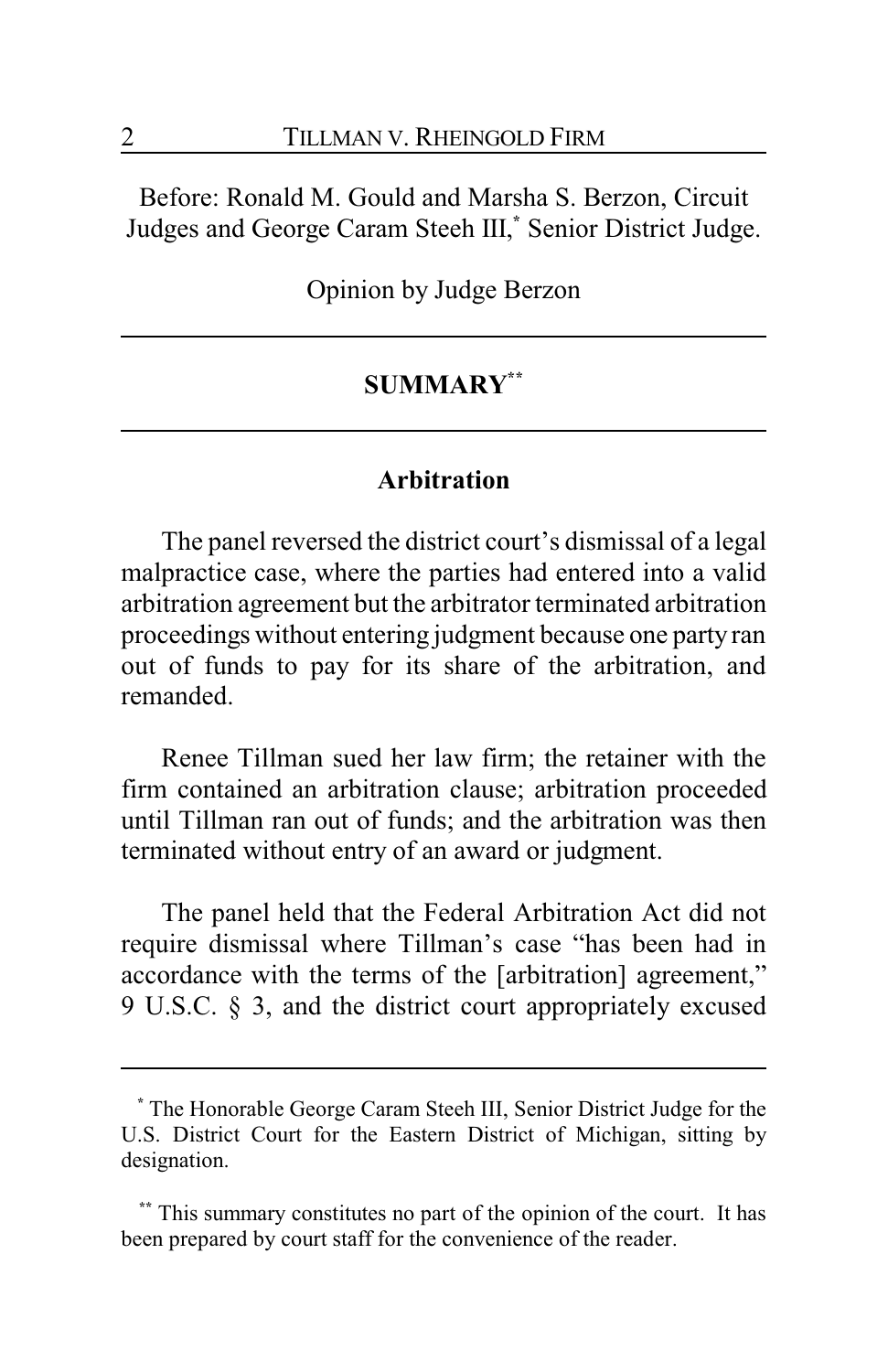Tillman's failure to pay for arbitration on the grounds of financial incapacity. The panel reversed the district court's dismissal of Tillman's case and remanded to the district court with instructions to allow Tillman's case to continue in court.

# **COUNSEL**

Stephen C. Johnson (argued) and Arlene M. Turinchak, Dempsey & Johnson P.C., Los Angeles, California, for Defendant-Appellant.

Stephen M. Caine (argued), Frances M. O'Meara, and Holly M. Teel, Thompson Coe & O'Meara, LLP, Los Angeles, California, for Defendant-Appellee.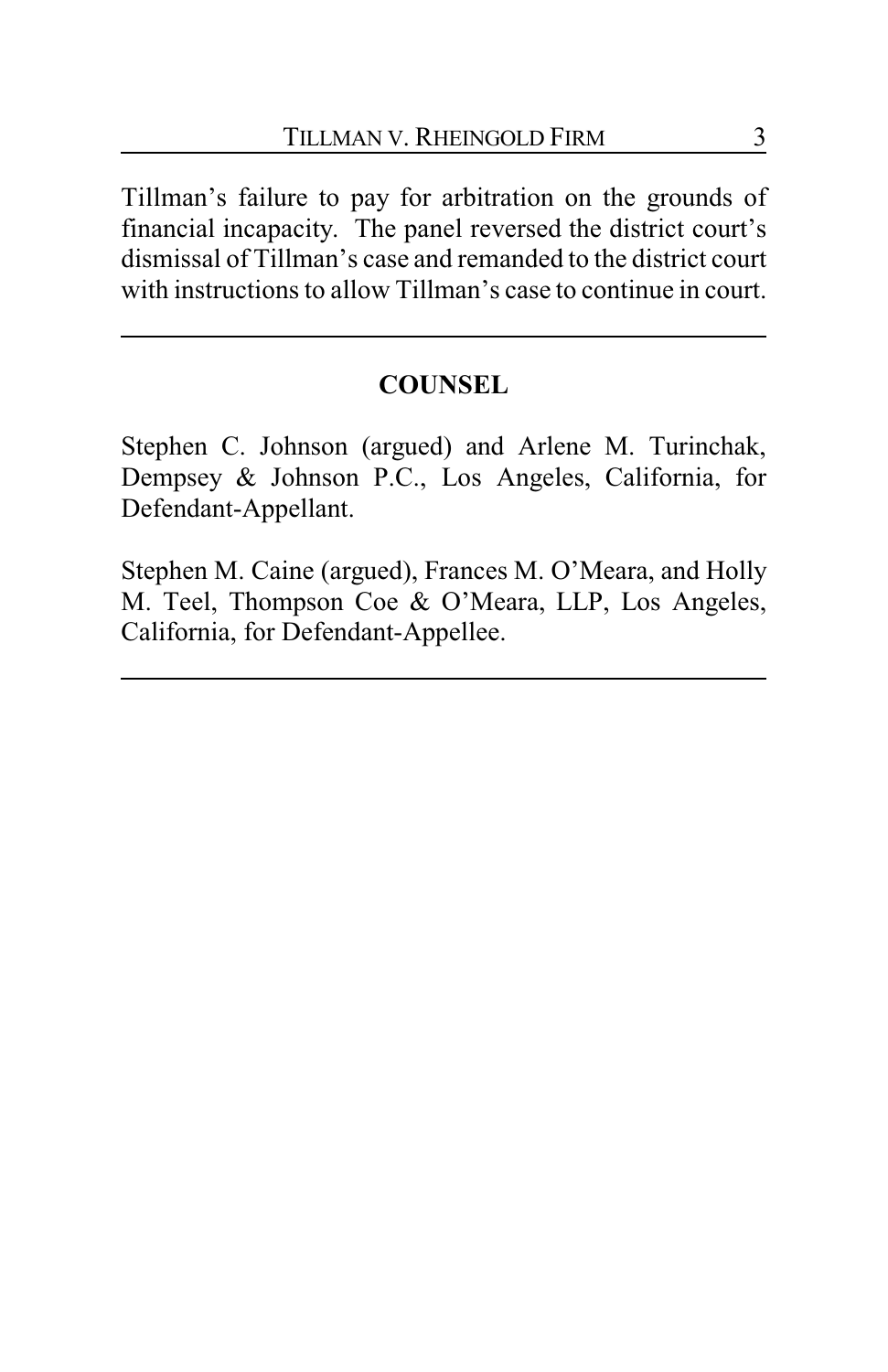#### **OPINION**

BERZON, Circuit Judge:

When two parties have entered into a valid arbitration agreement, the Federal Arbitration Act requires federal courts to stay lawsuits between them until the arbitration is resolved and then to enforce any arbitration award. Our question is how a federal court is to proceed where one party runs out of funds to pay for its share of the arbitration and the arbitrator thereupon terminates the arbitration proceedings without entering an award or judgment or otherwise resolving the case.

Here, Renee Tillman sued her law firm, Rheingold, Valet, Rheingold, Shkolnik & McCartney ("the firm" or "the Rheingold firm"). Tillman's retainer with the firm contained an arbitration clause, which the firm invoked. Arbitration proceeded for a time, until Tillman ran out of funds. The arbitration was then terminated. The parties disagree about what should now happen to Tillman's federal court case against the Rheingold firm.

Our conclusion is that Tillman's case "has been had in accordance with the terms of the agreement," so it is no longer appropriate to stay the proceedings below. *See* 9 U.S.C. § 3; *Lifescan, Inc. v. Premier Diabetic Servs., Inc.*, 363 F.3d 1010, 1012–13 (9th Cir. 2004). Further, the district court appropriately excused Tillman's failure to pay for arbitration on the grounds of financial incapacity. Finally, under these circumstances, we hold, the FAA does not require dismissal of Tillman's case; instead, Tillman's case should go forward in federal court. We therefore remand the case with instructions to allow it to proceed.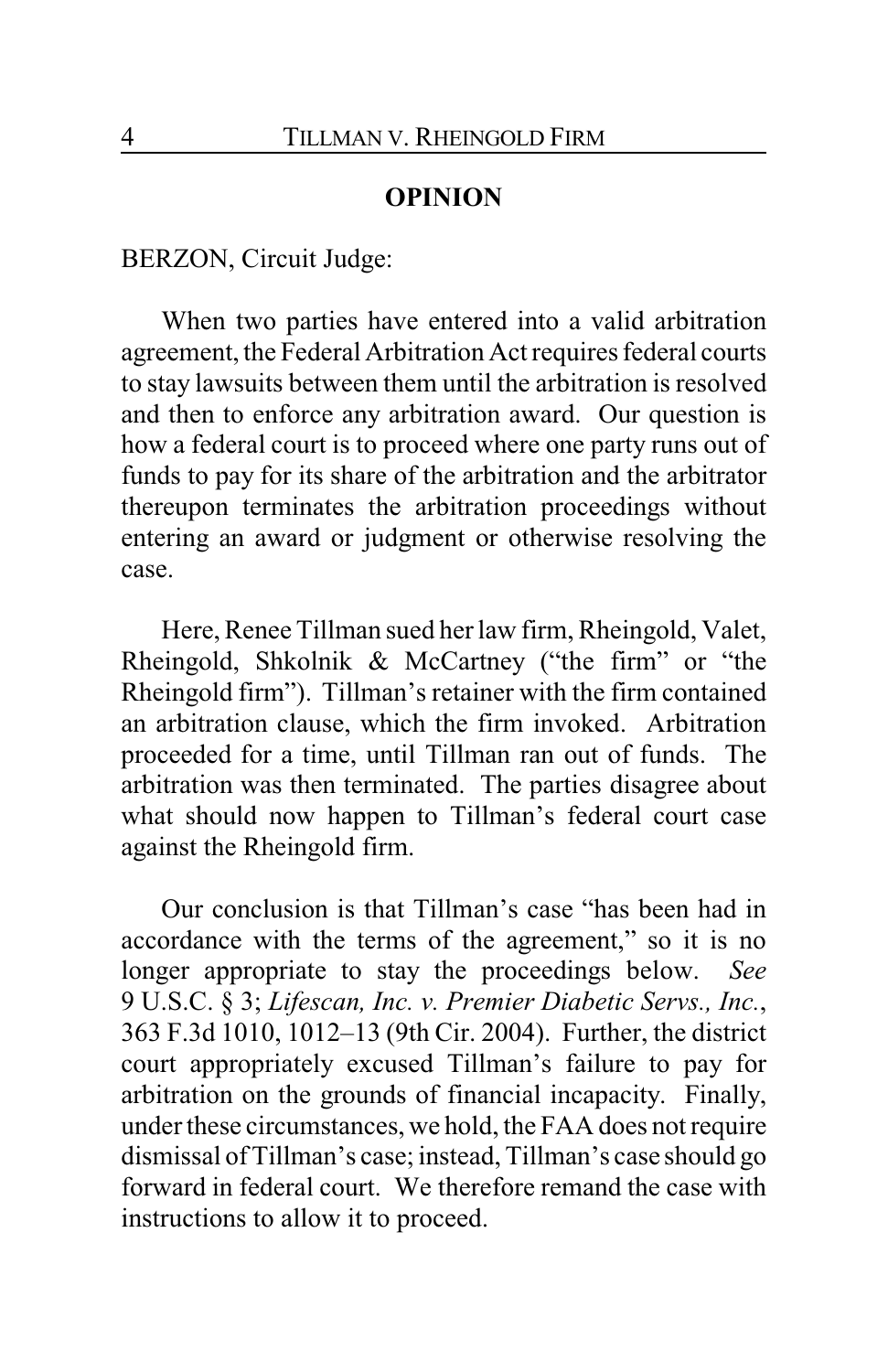#### **I**

Renee Tillman's husband, Tim Tillman ("Tim"), died in a truck accident in 2002. Tillman hired the Rheingold firm to represent her. The firm filed a wrongful death suit on Tillman's behalf against the manufacturer of the truck Tim was driving. Tillman won the suit and was awarded about eight million dollars, an amount later reduced on appeal.

Tillman and the Rheingold firm were then sued by Sean Tillman ("Sean"), Tim's son from a prior marriage. Sean asserted that Tillman and the firm wrongfully excluded him from the suit against the truck manufacturer, alleging they were negligent and had violated a California requirement that an heir suing in a wrongful death action join all other known heirs. Sean's claims against the Rheingold firm were dismissed but his action against Tillman proceeded. Tillman, in turn, filed a complaint against the firm, alleging it had committed malpractice by not including Sean in the wrongful death action and by failing to advise her of the rights of Tim's other heirs.

In response to Tillman's complaint, the firm moved to compel arbitration, citing the arbitration clause in its retainer agreement with Tillman. Tillman filed her response to the motion late. As a result, the district court declined to consider her response. The court granted the firm's motion to compel arbitration and stayed the federal court proceedings between Tillman and the firm.

Tillman and the firm began arbitration in New York under the rules of the American Arbitration Association ("AAA"), as provided in the retainer agreement. During the arbitration, Tillman objected to several aspects of the arbitration as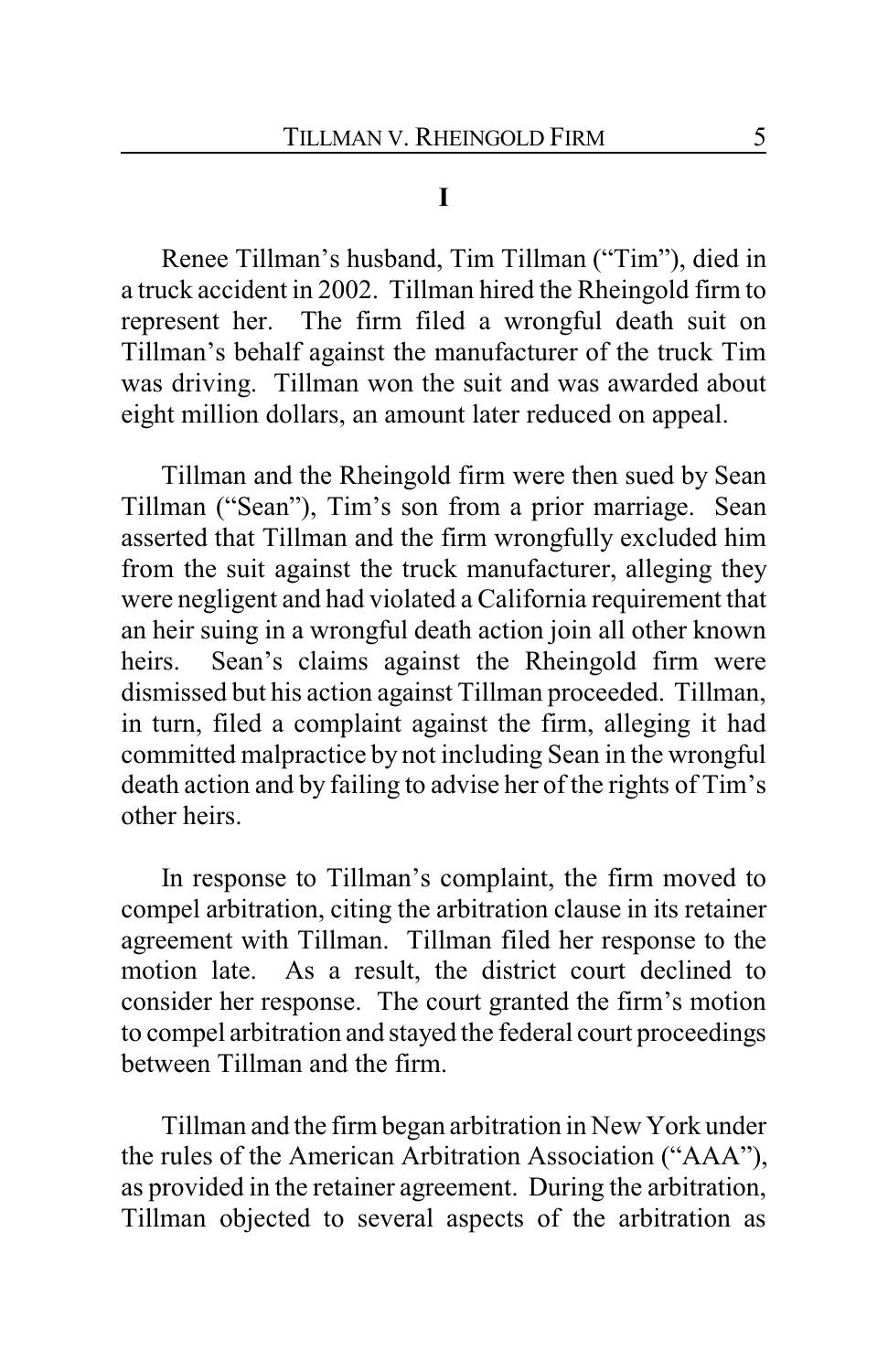unnecessarily increasing costs. In particular, she challenged the need for the arbitration to include a "case-within-a-case" adjudication, in which the arbitrator would rehear witnesses and evidence presented in the underlying wrongful death action.

The arbitrator nonetheless scheduled additional dates for a case-within-a-case adjudication. Tillman borrowed money, and her counsel in the arbitration agreed to front certain costs. Nevertheless, Tillman was ultimately unable to provide the required deposit of \$18,562.50 the AAA asked for as a condition of continuing the proceedings.

The AAA then "inquir[ed] as to whether [the firm was] willing to cover th[e] deposit," but the firm declined. Tillman then requested that the AAA require the firm to pay the deposits going forward, under AAA rules authorizing interim relief. The arbitrator responded that it did "not intend to decide the motion for interim relief" until the deposits had been paid; set a deadline for Tillman to submit the funds; and ultimately terminated the arbitration due to the missing deposits.

The Rheingold firm returned to the district court. It moved for the court to lift its stay and to dismiss Tillman's complaint pursuant to Federal Rule of Civil Procedure 41(b), which provides that, "[i]f the plaintiff fails to prosecute or to comply with these rules or a court order, a defendant may move to dismiss the action or any claim against it." According to the firm, Tillman's failure to pay her deposits was a violation of the court's order compelling arbitration. Tillman objected, arguing that she had fully participated in the arbitration and done "everything in her power" to proceed before the arbitrator. Tillman also argued that the firm was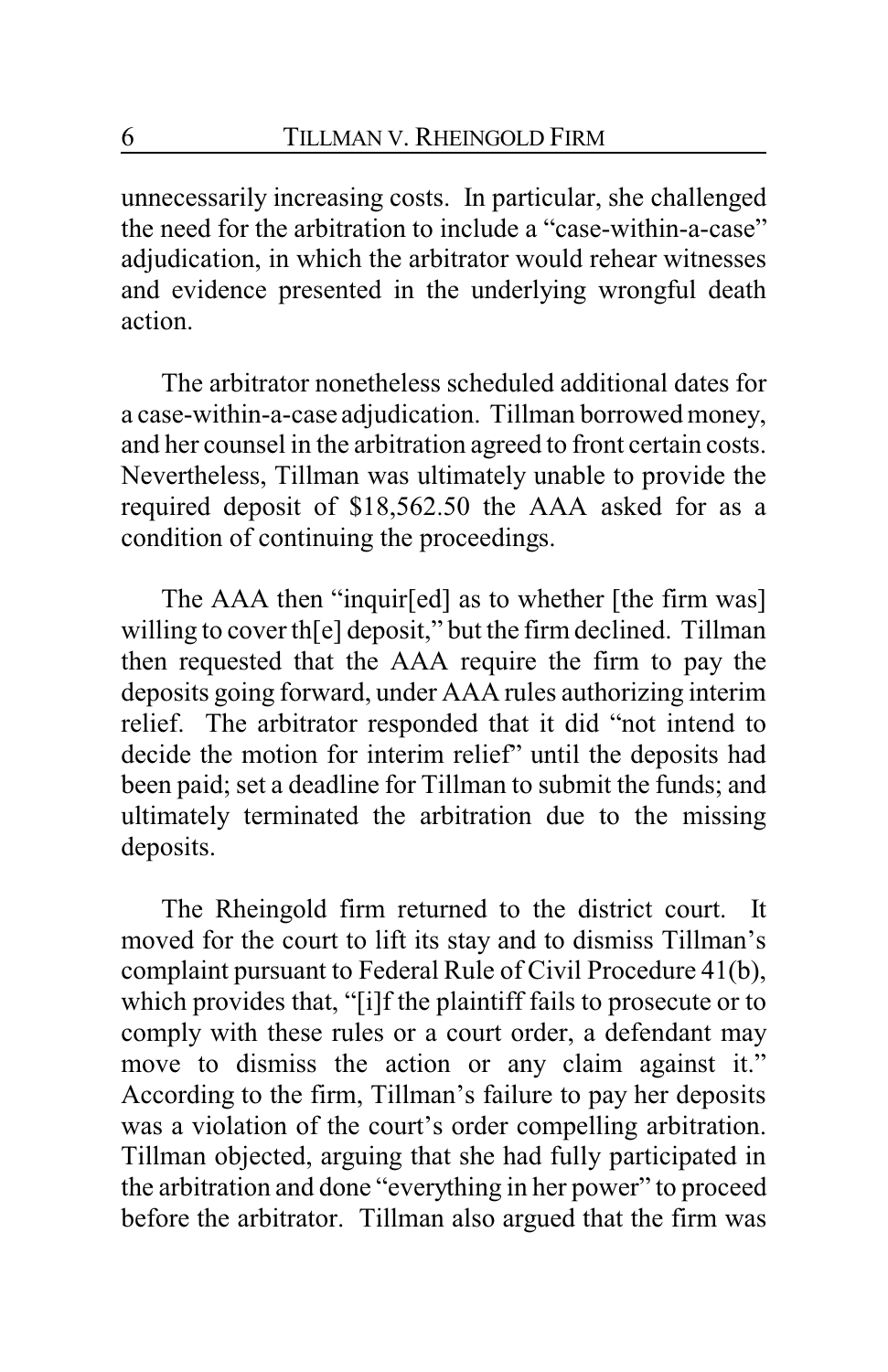at fault as well for the arbitration's termination, because, under the AAA rules, it could have paid to continue the arbitration but chose not to.

Before ruling on the Rule 41(b) motion, the district court allowed Tillman to submit evidence confirming that her financial situation precluded her from paying her share of the arbitration fees. Tillman did so, submitting a declaration with various exhibits describing how the money from the initial settlement had been exhausted — through a combination of legal fees, payment of outstanding debts, educational payments and set-asides for several family members, vehicle purchases, home improvements, investment losses, and gambling losses. After reviewing the evidence, the district court found Tillman was indeed "unable to pay for her share of arbitration." It therefore declined to dismiss her case under Rule 41(b) and instructed the parties to further brief the issue of how to proceed given Tillman's inability to pay the arbitrator's fees.

The district court ultimately dismissed the case. According to the district court, because the AAA's rules required Tillman and the firm to bear the costs of arbitration equallyand allowed the arbitrator to suspend the proceedings, the Federal Arbitration Act (FAA), 9 U.S.C. § 1 *et seq*., deprived the district court of authority to hear "the claims that would have been subject to the arbitration agreement," and dismissal was required.

Tillman timely appealed.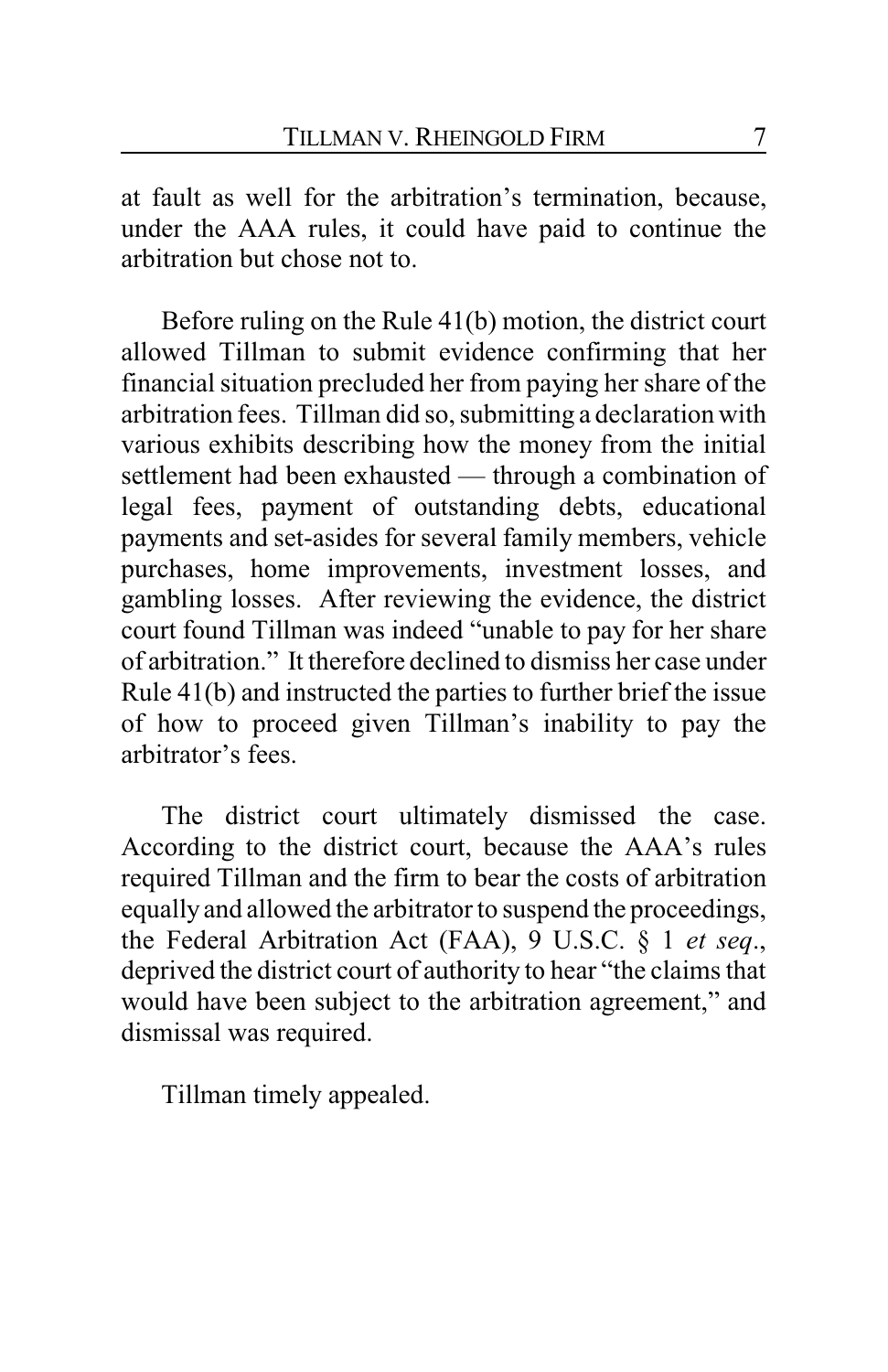# **II**

"[C]ourts must rigorously enforce arbitration agreements according to their terms." *Am. Express Co. v. Italian Colors Rest.*, 133 S. Ct. 2304, 2309 (2013) (citing *Dean Witter Reynolds Inc. v. Byrd*, 470 U.S. 213, 221 (1985)) (internal quotation marks removed). When a party petitions a court to compel arbitration under the FAA, "the district court's role is limited to determining whether a valid arbitration agreement exists and, if so, whether the agreement encompasses the dispute at issue. If the answer is yes to both questions, the court must enforce the agreement." *Lifescan*, 363 F.3d at 1012. Here, there is no dispute that both these conditions were initially met, and no challenge to the original referral of the dispute to arbitration.

Although the validity of the arbitration agreement between Tillman and the Rheingold firm is not at issue, it is not immediately clear what it means to "enforce the agreement," *id.*, in the context before us. The firm seeks to lift the district court's stay of proceedings and to dismiss Tillman's complaint. We agree that it is appropriate to lift the stay but conclude that Tillman's case should be allowed to proceed.

#### **A.**

The Rheingold firm, invoking the FAA, originally sought to stay the district court proceedings and compel arbitration. The FAA requires courts to stay court proceedings on issues subject to arbitration "until such arbitration has been had in accordance with the terms of the agreement." 9 U.S.C. § 3.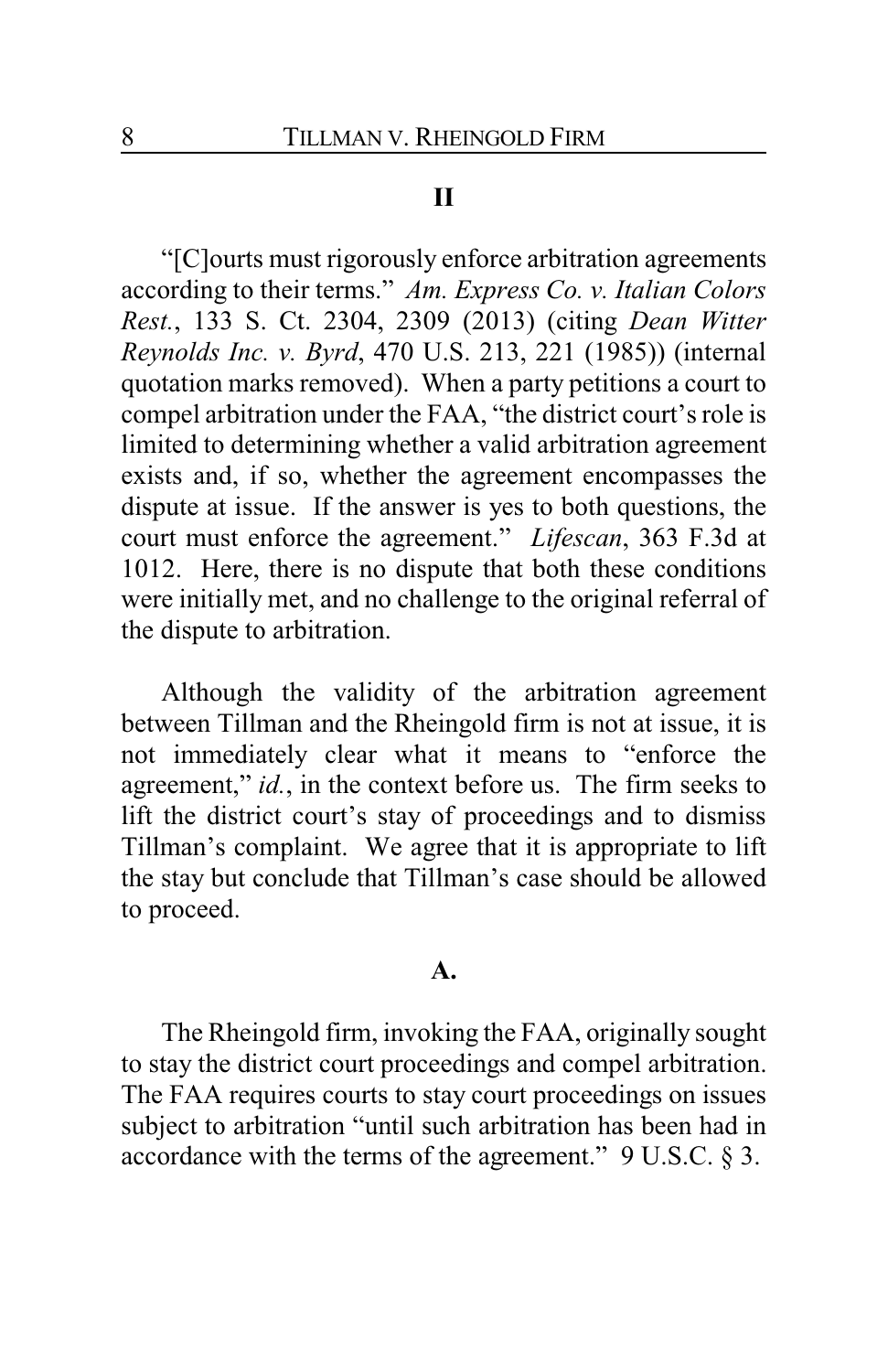But what does it mean for an arbitration to "ha[ve] been had in accordance with the terms of the agreement"? *Id.* Here, arbitration was "had" in the sense that the parties engaged in arbitration until the arbitrator terminated those proceedings. The arbitration was terminated because Tillman could no longer pay the arbitrator's fee; the arbitrator did not enter any sort of award or judgment. The parties disagree about whether, in these circumstances, her arbitration "has been had in accordance with the terms of the agreement."

Our decision in *Lifescan* goes a long way toward resolving this dispute. *See* 363 F.3d at 1010. In *Lifescan*, two parties, Premier and Lifescan, submitted a dispute to arbitration under the AAA's rules. *Id.* at 1011. Shortly before the final arbitration hearings, Premier advised that it was not able to pay its share of the arbitrators' costs. *Id.* The arbitrators gave Lifescan the option of paying Premier's share. *Id.* When Lifescan declined, the AAA suspended the proceedings. *Id.*

Lifescan petitioned the district court to compel arbitration under the FAA. *Id.* On appeal, we directed that the petition be dismissed. *Id.* at 1013. As the AAA's rules allowed the arbitrators to suspend the proceedings when Lifescan declined to pay Premier's costs, we concluded, "the arbitration ha[d] proceeded pursuant to the parties' agreement." *Id. Lifescan* left matters there. It did not treat the suspension of arbitration proceedings as an award in favor of one party or the other, as no award had issued. *Id.*

The Tenth Circuit recently reached a similar conclusion in *Pre-Paid Legal Services, Inc. v. Cahill*, 786 F.3d 1287, 1293–94 (10th Cir. 2015), *cert denied* 136 S. Ct. 373 (Oct. 19, 2015). *Cahill* also concerned a scenario in which an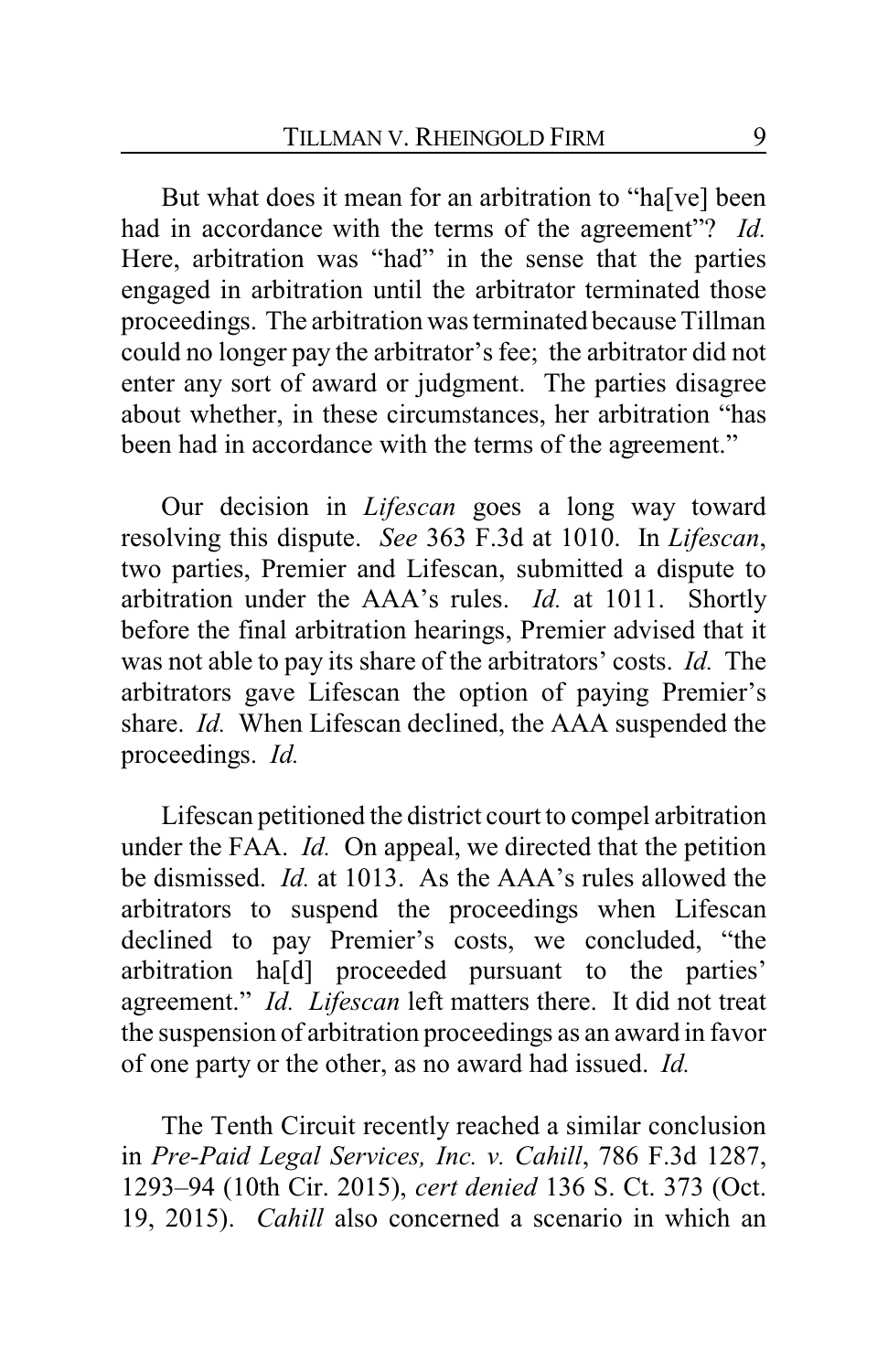arbitration under the AAA's rules was terminated for nonpayment of the AAA's fees. *Id.* at 1294. The Tenth Circuit held that because the AAA's rules allowed for such a termination of the proceedings, "the arbitration 'ha[d] been had in accordance with the terms of the agreement,' 9 U.S.C. § 3, removing the § 3 requirement for the district court to stay the proceedings." *Id.*

We conclude that Tillman's arbitration likewise "has been had in accordance with the terms of the [arbitration] agreement." The retainer agreement between Tillman and the Rheingold firm explicitly incorporated the AAA's rules. While the numbering of some of the AAA's rules has changed since *Lifescan*, all the relevant provisions remain the same. *See* Am. Arbitration Ass'n, *Commercial Arbitration Rules and Mediation Procedures* (2013). Current Rule R-53 allows the AAA to prescribe fees and gives it the sole discretion to reduce fees in the event of hardship. *Id.* at 29. Rule R-56 allows the AAA to require the parties to pay deposits in advance in "such sums of money as it deems necessary." *Id.* at 30. Rule R-57 states that in the event of nonpayment, the arbitrator may "limit[] a party's ability to assert or pursue their claim," and "may order the suspension of the arbitration." *Id.* at 30–31. If such suspension has occurred and the parties still fail to make full deposits within a designated time period, the arbitrator "may terminate the proceedings." *Id.* at 31.

All these steps were followed here, including terminating the proceedings without issuance of an award. Because the arbitration had "been had" pursuant to the agreement between the firm and Tillman, the district properly lifted the stay. *See* 9 U.S.C. § 3; *Lifescan*, 363 F.3d at 1013; *Cahill*, 786 F.3d at 1294.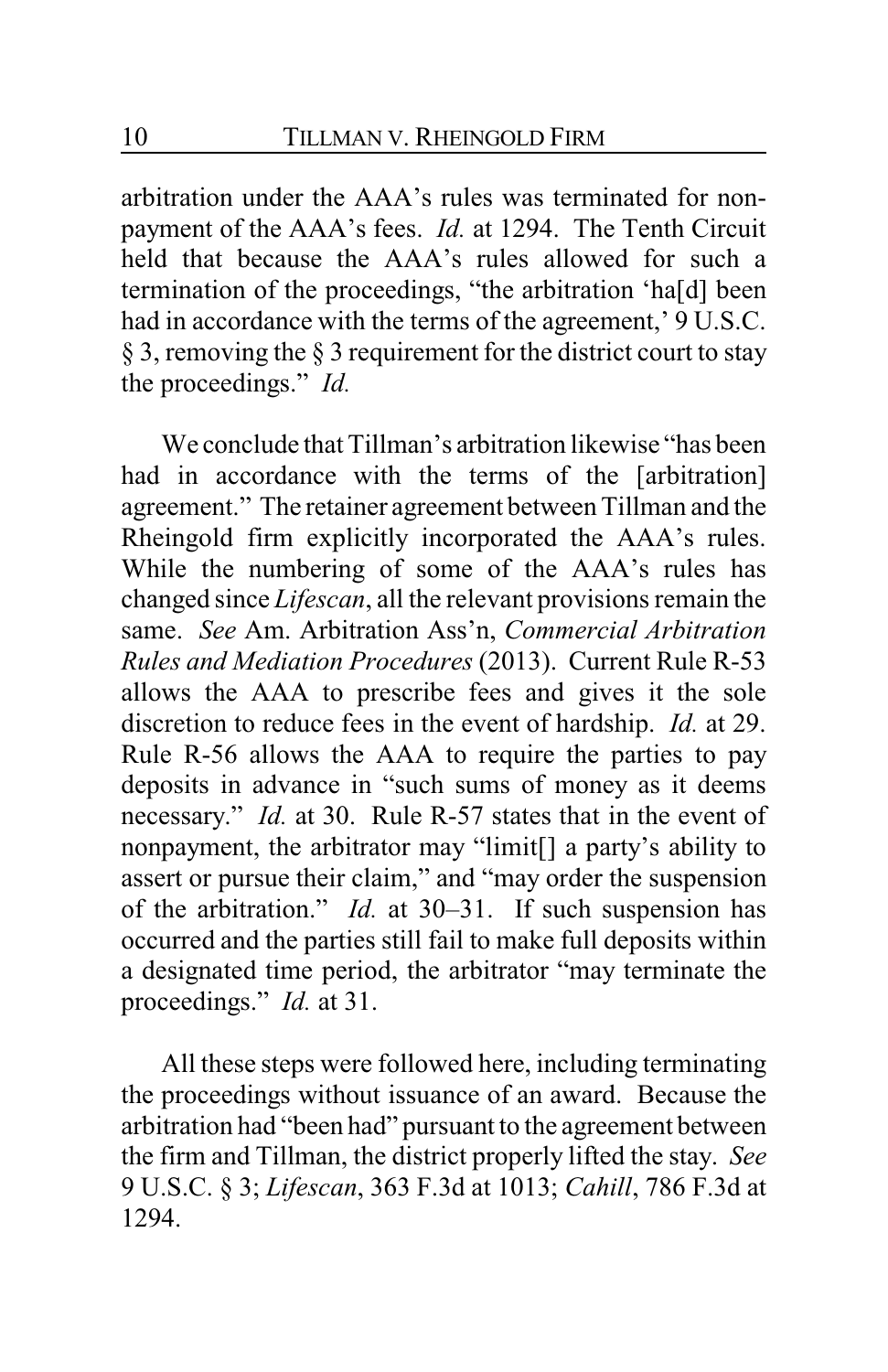#### **B.**

We review a district court's decision under Rule 41(b) for abuse of discretion. The district court did not abuse its discretion in refusing to dismiss under Rule 41(b).

Generally, the "harsh penalty" of dismissal "should only be imposed in extreme circumstances." *Ferdik v. Bonzelet*, 963 F.2d 1258, 1260 (9th Cir. 1992). Here, the district court reviewed Tillman's submissions and concluded that she did lack the resources to make the requested arbitration deposit. This case, a malpractice suit involving an arbitration agreement, is relatively run-of-the-mill apart from Tillman's inability to pay. Whether Tillman "fail[ed] . . . to comply with . . . [the] court order" to arbitrate is debatable, as she was willing to arbitrate but unable to pay for it, and the Rheingold firm could have fronted the costs but did not. In any event, any failure to comply was, for the same reasons, not culpable and so does not merit a harsh penalty, particularly given "the public policy favoring disposition of cases on their merits," *Pagtalunan v. Galaza*, 291 F.3d 639, 642 (9th Cir. 2002).

We therefore affirm the district court's Rule 41(b) ruling.

#### **C.**

The district court did err, however, in dismissing Tillman's complaint on other grounds. To justify its dismissal, the court cited *Lifescan* as holding that it "lack[ed] the power to allow further litigation." Far from requiring dismissal of Tillman's case, *Lifescan* points in the opposite direction.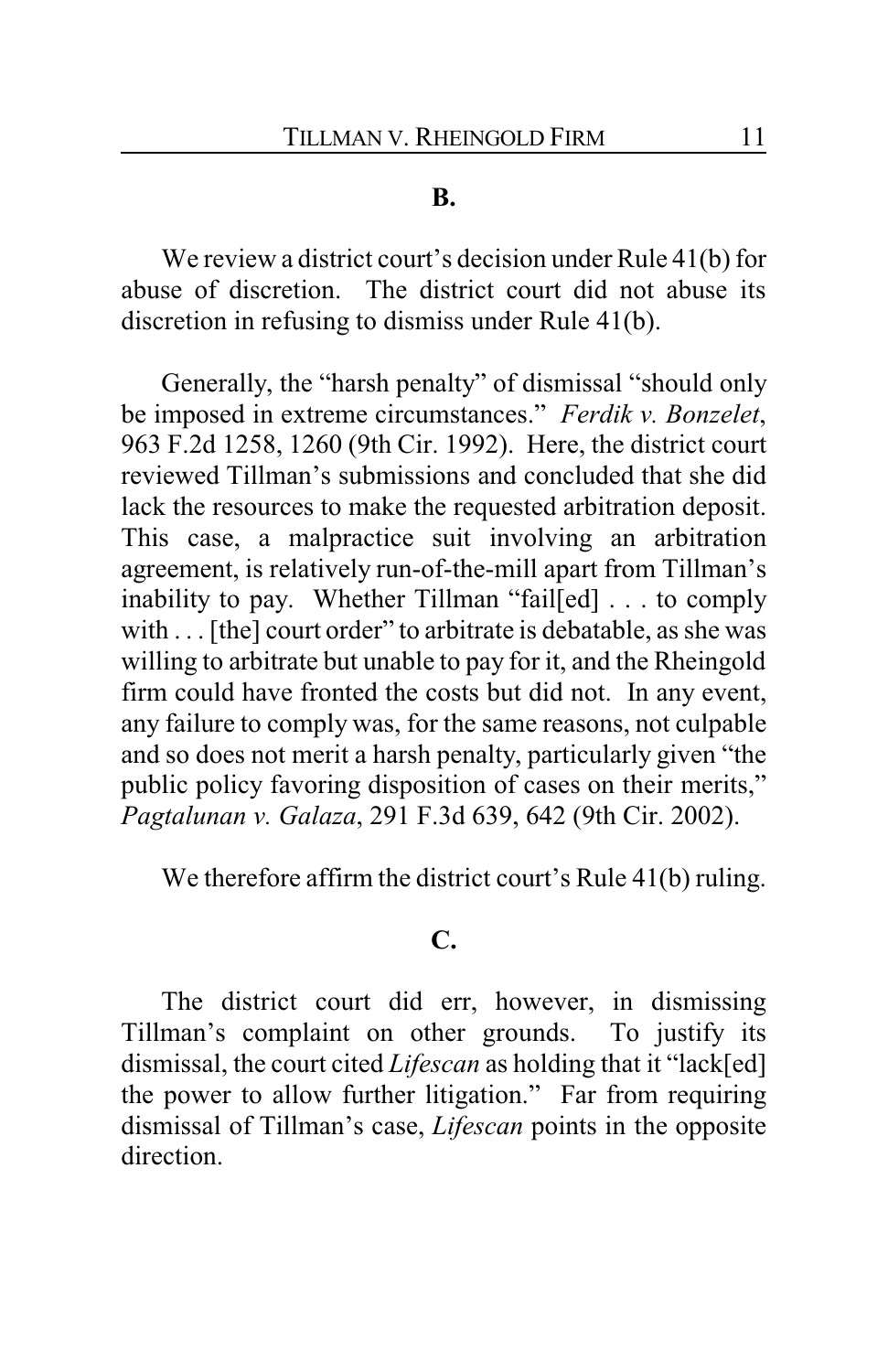*Lifescan* held that, despite Premier's non-payment of its share of arbitration fees, there was "no basis for an order requiring Premier to pay the fees, or compelling arbitration." 363 F.3d at 1013. *Lifescan* does not discuss how the underlying dispute should be disposed of, but it never indicates that the action should be dismissed. *See id. Lifescan*'s only conclusion was that compelling arbitration would be inappropriate.

This silence is telling. Nothing in the FAA requires dismissal of the litigation under *Lifescan*'s circumstances or the present ones.

The FAA provides that district courts must stay pending proceedings on issues subject to arbitration until such arbitration has been had, 9 U.S.C. § 3; compel arbitration in the event of a party's "failure, neglect, or refusal" to arbitrate, 9 U.S.C. § 4; and enforce a valid award resulting from an arbitration, 9 U.S.C. §§ 9–11. As discussed above, there is no longer a basis for a stay. There is also no arbitration award to enforce. And the Rheingold firm has not moved anew to compel arbitration. Even if it had, *Lifescan* held that there was no "failure, neglect, or refusal" to arbitrate where one party had been *unable* to pay and the AAA suspended the proceedings when the other party was unwilling to front the bill. 363 F.3d at 1011–13.

Here, the district court expressly found that Tillman lacked the resources to deposit the arbitration fee. The Rheingold firm has not pointed to any section of the FAA compelling dismissal of Tillman's claim under these circumstances. None is apparent from the statute's plain text or our case law interpreting it. In the absence of a statutory directive, the district court erred in dismissing Tillman's case.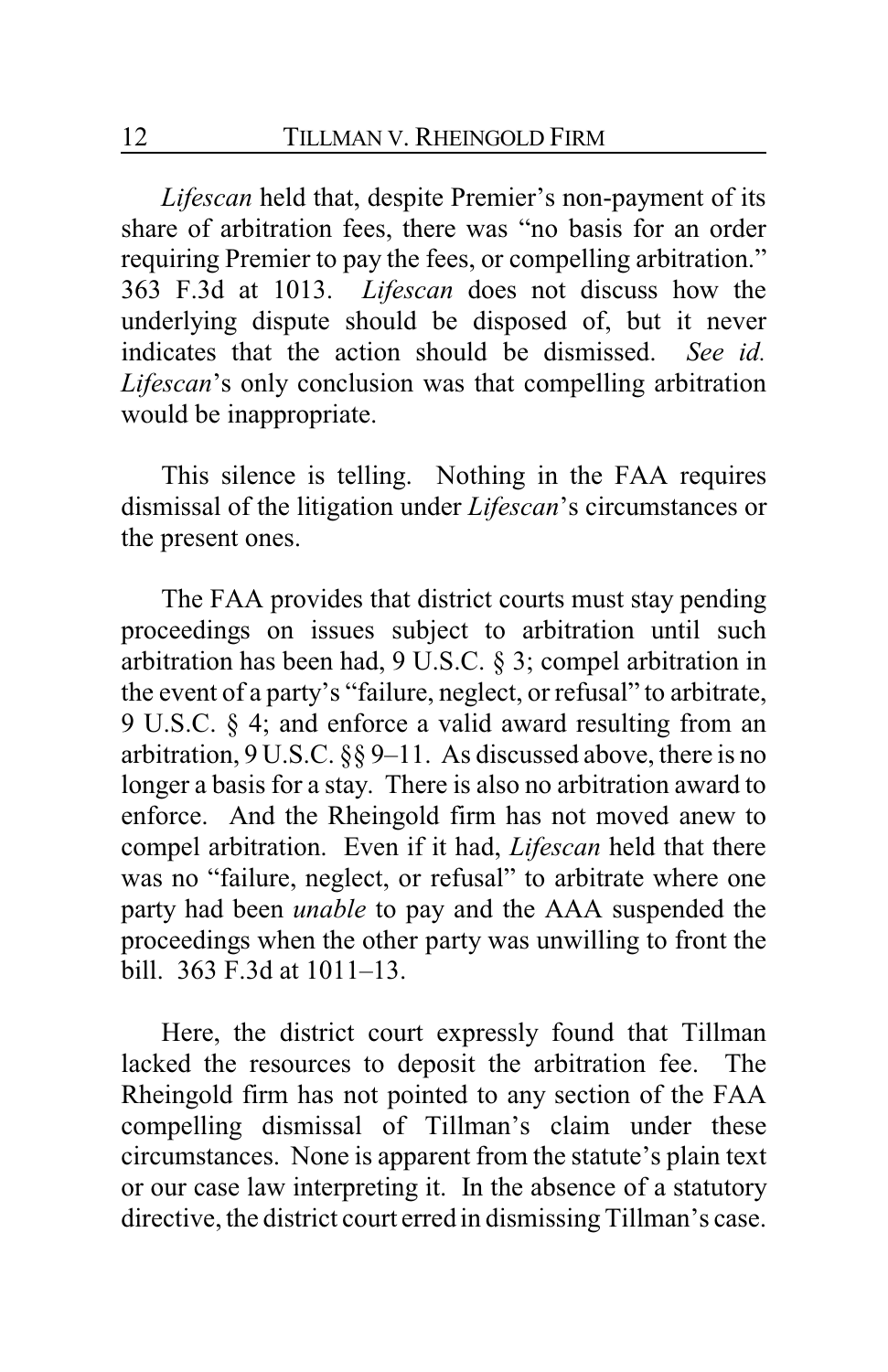"District courts have an obligation and a duty to decide cases properly before them," absent a firm basis for declining to do so. *See S. Cal. Edison Co. v. Lynch*, 307 F.3d 794, 805 (9th Cir. 2002) (quoting *City of Tucson v. U.S. West Commc'ns, Inc.*, 284 F.3d 1128, 1132 (9th Cir. 2002)) (internal quotation marks omitted).

We are mindful, of course, of the "liberal federal policy favoring arbitration" reflected in the FAA. *AT&T Mobility LLC v. Concepcion*, 563 U.S. 333, 339 (2011) (quoting *Moses H. Cone Mem'l Hosp. v. Mercury Constr. Corp.*, 460 U.S. 1, 24 (1983)) (internal quotation marks omitted). Our ruling today, which allows Tillman's case against the Rheingold firm to proceed despite the existence of an arbitration agreement between the two, does not run afoul of that policy. Our decision that Tillman's case may proceed does not mean that parties may refuse to arbitrate by *choosing* not to pay for arbitration. If Tillman had refused to pay for arbitration despite having the capacity to do so, the district court probably could still have sought to compel arbitration under the FAA's provision allowing such an order in the event of a party's "failure, neglect, or refusal" to arbitrate. 9 U.S.C. § 4.**<sup>1</sup>** Or, in that context, the court could, and most probably

**<sup>1</sup>** A question may arise in such circumstances as to whether an arbitration "has been had in accordance with the terms of the agreement," 9 U.S.C. § 3, when it has been terminated due to the nonpayment of a party who has the ability to pay but simply chooses not to. Even if such an arbitration has been terminated in accordance with the rules governing the arbitration, as Tillman's arbitration was here, it may be contrary to "the structure and purpose of the FAA" to allow a party to an arbitration agreement to benefit from their intentional noncompliance with an arbitrator's rules. *Sink v. Aden Enters.*, 352 F.3d 1197, 1200 (9th Cir. 2003). But because Tillman was unable to pay, gave notice of her inability to pay during arbitration, and "made genuine efforts to make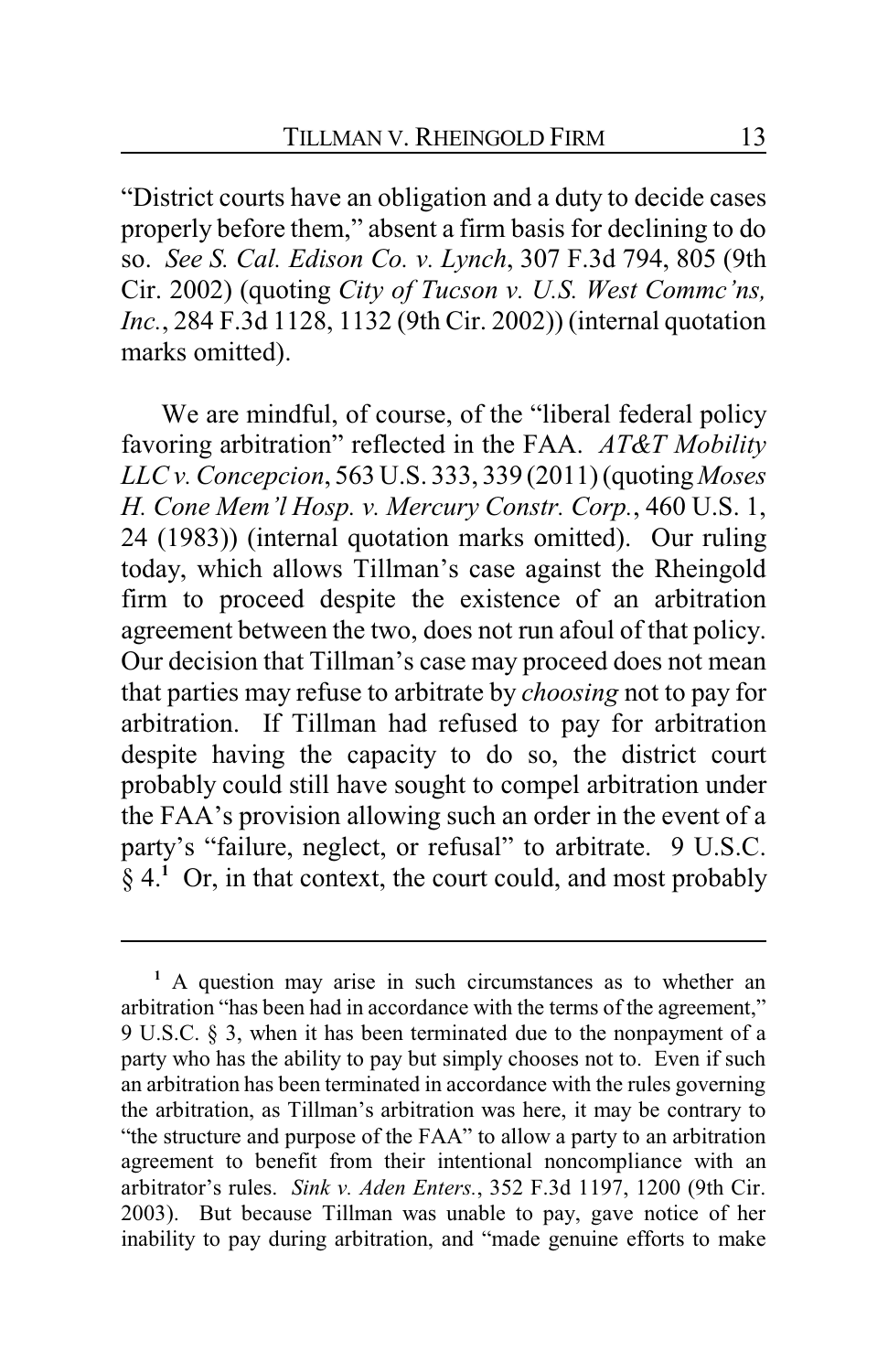should, dismiss Tillman's complaint under Fed. R. Civ. P. 41(b), for failure to comply with the order to arbitrate despite its ability to do so. Here, however, the district court found that Tillman had exhausted her funds and was "unable to pay for her share of arbitration." As a result, the district court excused Tillman's lack of compliance with its order compelling arbitration under 9 U.S.C. § 4.

As Tillman's arbitration terminated before the merits were reached or any award issued, allowing her case to proceed in district court is the only way her claims will be adjudicated.

The outcome would likely be different if Tillman were the one seeking a stay of the district court proceedings, as that would frustrate the Rheingold firm's attempts to have the case heard in either the court or the arbitral forum. *See Sink*, 352 F.3d at 1201. But Tillman had not sought a stay, so 9 U.S.C. § 3's reference to a party "in default" does not apply. *See* 9 U.S.C. § 3 (providing for a stay of federal court proceedings pending arbitration so long as "the applicant for the stay is not in default in proceeding with such arbitration.").

As *Lifescan* noted, there is "no totally satisfactory solution" to a party's nonpayment of its share of arbitration fees. 363 F.3d at 1013. But parties have the right under the FAA to choose the rules under which their arbitration will be conducted. *See Italian Colors Rest.*, 133 S. Ct. at 2309. Here, Tillman and the firm chose rules that allowed the

alternate payment arrangements," *id.* at 1199, we need not decide how to construe 9 U.S.C. §§ 3 and 4 in the event of a party's willful nonpayment of an arbitrator's fees.